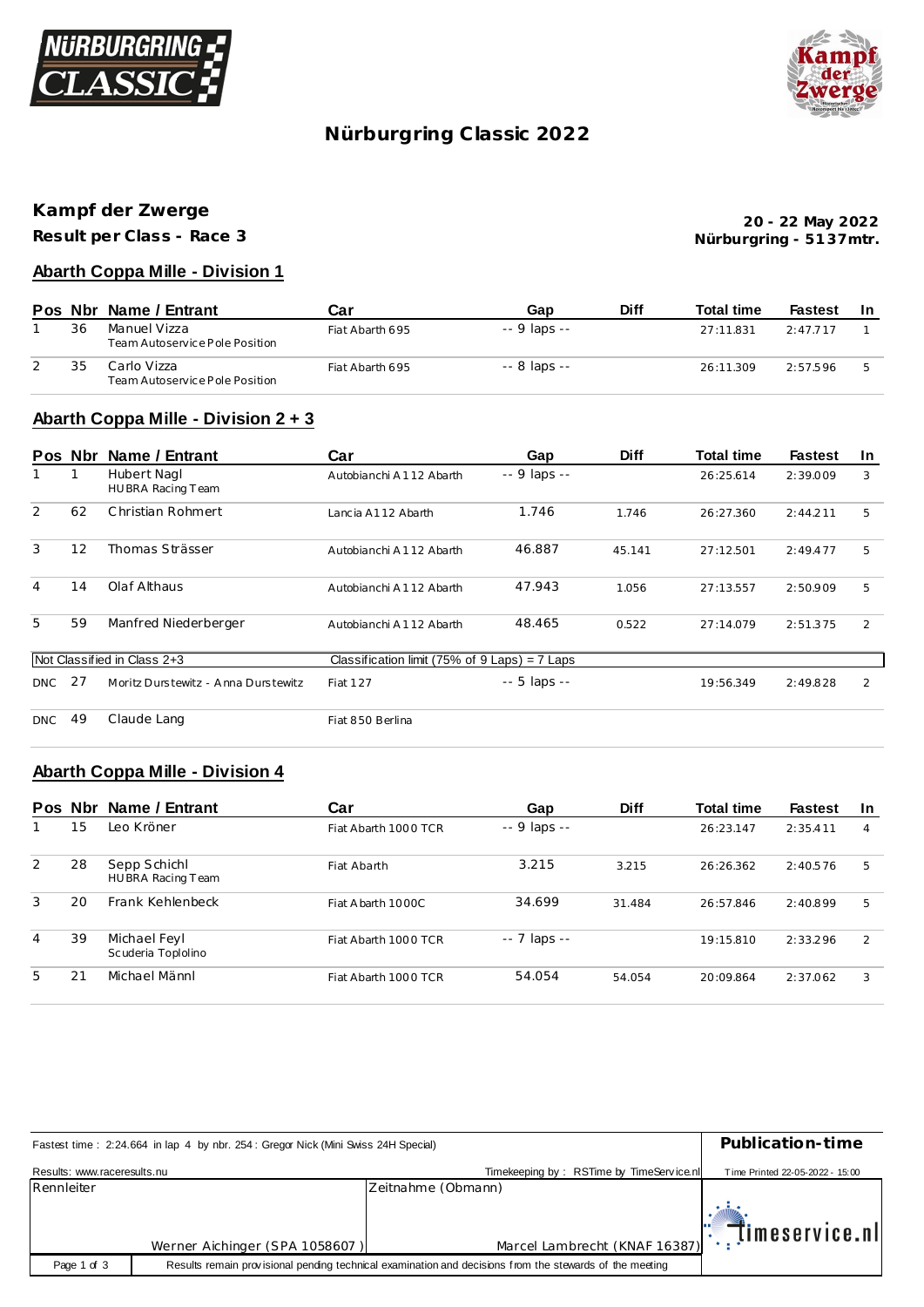

## **Nürburgring C lassic 2022**

### **Kampf der Zwerge Result per Class - Race 3**

**Nürburgring - 51 37mtr. 20 - 22 May 2022**

### **British Car Trophy - Division 5**

| <b>Pos</b>     | <b>Nbr</b> | Name / Entrant     | Car                   | Gap          | <b>Diff</b> | <b>Total time</b> | <b>Fastest</b> | In           |
|----------------|------------|--------------------|-----------------------|--------------|-------------|-------------------|----------------|--------------|
| 1              | 259        | Patrick Kühnel     | Rover Mini Cooper SPI | -- 8 laps -- |             | 26:12.029         | 2:57.610       | 2            |
| 2              | 294        | Jens Rommel        | Rover Mini Cooper SPI | 2.394        | 2.394       | 26:14.423         | 2:58.179       | 3            |
| 3              | 293        | Jörg Büchel        | Rover Mini Cooper SPI | 3.133        | 0.739       | 26:15.162         | 2:58.106       | 5            |
| 4              | 296        | Frank Hebel        | Rover Mini Cooper SPI | 6.165        | 3.032       | 26:18.194         | 3:00.772       | 2            |
| 5              | 299        | Ludger Rippelbeck  | Rover Mini Cooper SPI | 6.424        | 0.259       | 26:18.453         | 3:02.863       | 3            |
| 6              | 255        | Walter Kaufmann    | Rover Mini Cooper SPI | 7.504        | 1.080       | 26:19.533         | 3:02.203       | 3            |
| $\overline{7}$ | 266        | Raphael Edouard    | Rover Mini Cooper SPI | 9.080        | 1.576       | 26:21.109         | 3:02.594       | 3            |
| 8              | 292        | Philipp Schulten   | Rover Mini Cooper SPI | 9.826        | 0.746       | 26:21.855         | 3:03.244       | 2            |
| 9              | 217        | Michael Wolf       | Rover Mini Cooper SPI | 12.743       | 2.917       | 26:24.772         | 3:08.271       | $\mathbf{1}$ |
| 10             | 290        | Hans-Joachim Münch | Rover Mini Cooper SPI | 59.553       | 46.810      | 27:11.582         | 3:15.021       | 8            |

### **British Car Trophy - Division 6**

|                           |      | Pos Nbr Name / Entrant      | Car                                             | Gap           | <b>Diff</b> | <b>Total time</b> | <b>Fastest</b> | -In |
|---------------------------|------|-----------------------------|-------------------------------------------------|---------------|-------------|-------------------|----------------|-----|
|                           |      | 265 Stephane Edouard        | Austin Mini Cooper S                            | $-9$ laps $-$ |             | 26:26.618         | 2:43.354       | 5   |
| 2                         | 283. | Stefan Fraund - Ekhard Kern | Morris Cooper S                                 | 47.202        | 47.202      | 27:13.820         | 2:49.613       | 5   |
| Not Classified in Class 6 |      |                             | Classification limit (75% of $9$ Laps) = 7 Laps |               |             |                   |                |     |
| DNC                       | 288  | Thierry Thiefain            | Austin Mini Cooper S                            | $-5$ laps $-$ |             | 12:54.249         | 2:33.424       |     |

| Fastest time: 2:24.664 in lap 4 by nbr. 254: Gregor Nick (Mini Swiss 24H Special) | Publication-time               |                                                                                                         |                                 |
|-----------------------------------------------------------------------------------|--------------------------------|---------------------------------------------------------------------------------------------------------|---------------------------------|
| Results: www.raceresults.nu                                                       |                                | Timekeeping by: RSTime by TimeService.nl                                                                | Time Printed 22-05-2022 - 15:00 |
| Rennleiter                                                                        |                                | Zeitnahme (Obmann)                                                                                      |                                 |
|                                                                                   | Werner Aichinger (SPA 1058607) | Marcel Lambrecht (KNAF 16387)                                                                           | $\mathbb{T}$ imeservice.nl      |
|                                                                                   |                                |                                                                                                         |                                 |
| Page 2 of 3                                                                       |                                | Results remain provisional pending technical examination and decisions from the stewards of the meeting |                                 |